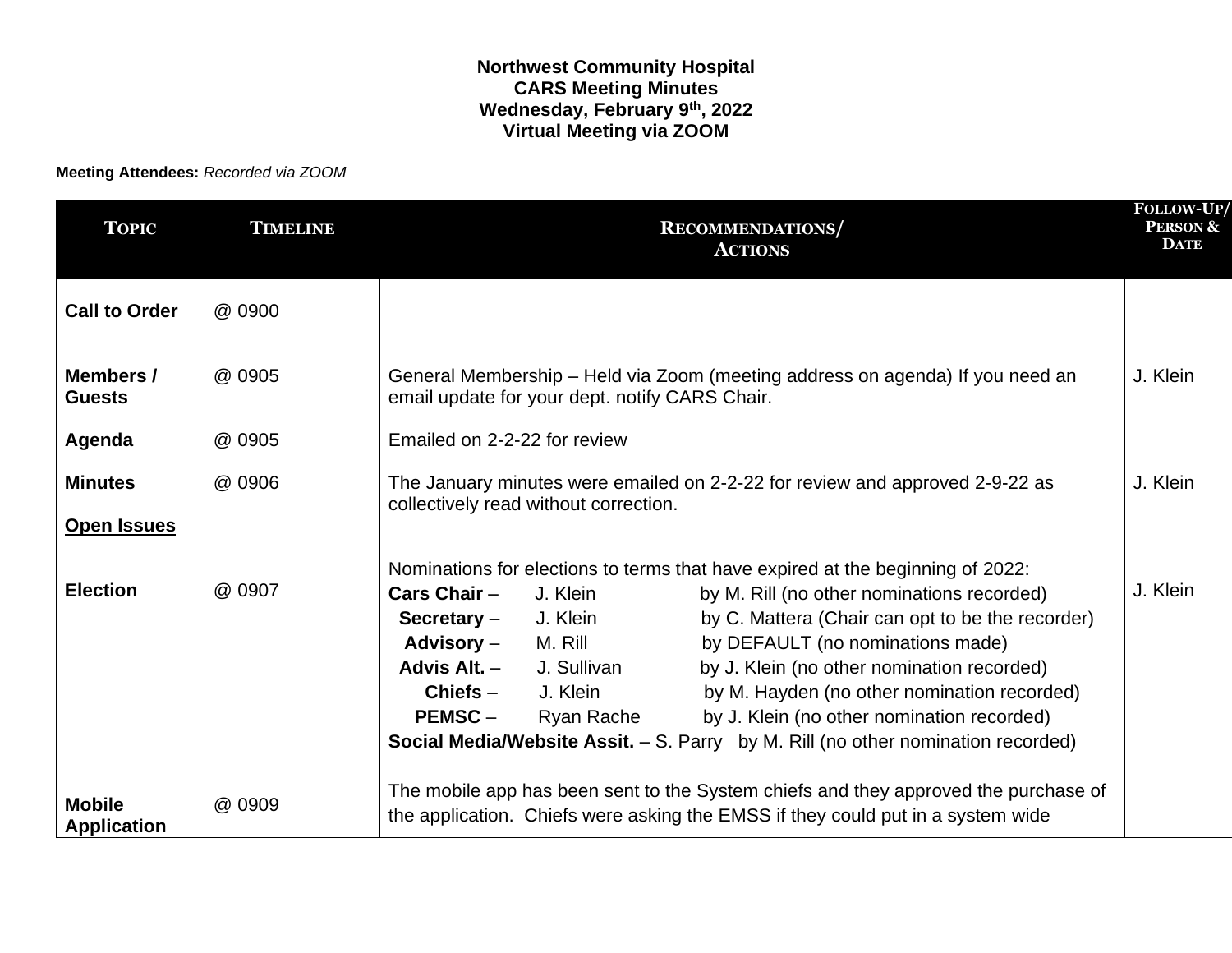## **Northwest Community Hospital CARS Meeting Minutes Wednesday, February 9th, 2022 Virtual Meeting via ZOOM**

|                                                          |        | agreement that mirrors what they have with imagetrend as far as a rollup cost, cost per<br>agency, billing cycles, as NCH EMSS would workout billing with Acidremap then NCH<br>would itemize fees for mobile app. to the different agencies. C. Mattera requested the<br>Acidremap contact information. Follow-up: on 2-14-22 CM was cc'd with contact<br>information regarding the mobile application from J. Klein.              | J. Klein<br>C. Mattera<br>P. Sennett |
|----------------------------------------------------------|--------|-------------------------------------------------------------------------------------------------------------------------------------------------------------------------------------------------------------------------------------------------------------------------------------------------------------------------------------------------------------------------------------------------------------------------------------|--------------------------------------|
| <b>Meds/Procs by</b><br><b>Cert Level</b>                | @ 0913 | Updated the medication and procedure lists to match EMR, EMT, Paramedic Student, &<br>Paramedic according to the "new" NCH scope of practice policy. 1 agency in the<br>system has permission to administer solumedrol in a special instance but it is not<br>carried on the ambulance. Follow-up: on 2-28-22 Methylprednisolone (Solumedrol)<br>added to the Paramedic list for documentation on the NCH agency level by J. Klein. | J. Klein<br>C. Mattera               |
| <b>Hospital</b><br><b>Designations</b>                   | @ 0922 | Facilities was set to match choices in the form (eDisposition.23) EDAP was added to<br>conform with regional designations. Still not clear if Stemi Center or what currently exits<br>is acceptable and will be tabled till the March meeting. Follow up: on 2-11-22 image<br>trend trouble ticket 22-042737 was created due to a defective function within Hospital<br><b>Designations and Capability.</b>                         | J. Klein<br>P. Sennett               |
| <b>Decisional</b><br><b>Capacity</b><br><b>Worksheet</b> | @ 0930 | There may have to be an addition of "not applicable" to one or two of the items on the<br>behavioral worksheet. CM would let Klein know what specifically needed to be<br>changed. It should be reiterated that the behavioral worksheet is the same as the<br>decisional capacity worksheet, they are not mutually exclusive.                                                                                                      | C. Mattera<br>J. Klein               |
|                                                          | @ 0942 | List of "trigger impressions" (Suicide Risk etc.) that would flag validation would be sent<br>by CM to Klein. This will help PS create a rule to trigger validation for the new<br>worksheet.                                                                                                                                                                                                                                       | C. Mattera<br>P. Sennett             |